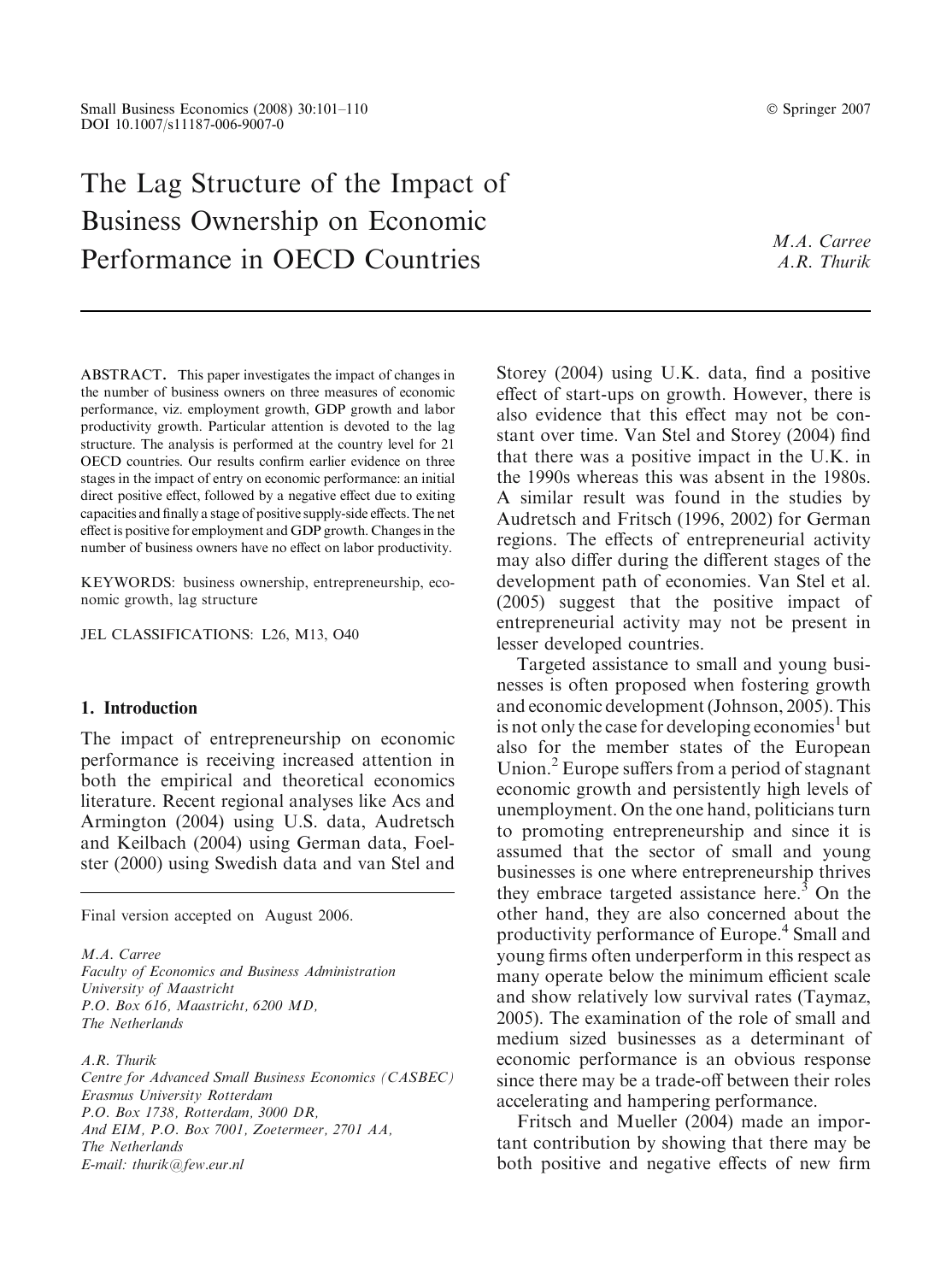formation on regional employment change, occurring with different time lags. It is obvious that there may be important lags between changes in the composition of the small business sector and economic performance because the processes of selection and of learning about what consumers prefer, what is technologically viable and how to obtain the necessary resources, take considerable time. Fritsch and Mueller (2004) have provided us with a clear picture of this lag structure. They distinguish between three stages. The first stage is one of the direct positive employment effect of new capacities. The impact is due to start-ups in the current year creating additional jobs at the time of inception. The second stage is one of exiting capacities, due to the infant mortality of start-ups and the crowding-out of incumbents. Hence, this stage is characterized by a negative impact on employment growth. The last stage is the stage in which the start-ups again contribute to employment by direct or indirect *supply-side effects*. In the longer term the successful new firms promote increased efficiency due to intensified competition and process innovation and enhance market demand due to product innovation leading to a greater variety of products and hence to a better correspondence to the diversity of consumer preferences. Fritsch and Mueller find that the peak of the negative impact and that of the positive impact occur at about three to four years and six to seven years after start-up, respectively.

Increased understanding of the lag structure of the impact of new firm formation at the same time will guide us towards a better understanding of the various effects of new firms on economic performance of regions, industries and countries. The present study examines the lag structure of the impact of changes in the number of business owners on three measures of economic performance, viz. employment growth, GDP growth and labor productivity growth. The model is estimated both with and without lagged endogenous variables and both with and without country fixed effects. Moreover, possible problems connected with multicollinearity are overcome by using the growth rates instead of the actual values of the logarithms of all variables. The analysis is performed at the country level for 21 OECD countries.<sup>5</sup> Section 2

provides a further discussion of the effect of business ownership on economic growth. Section 3 describes the data and the method. Section 4 contains the estimation results and Section 5 concludes.

# 2. Business ownership and economic performance

The many ways in which business owners (entrepreneurs) may be instrumental for economic growth are dealt with in Carree and Thurik (2003). In fact, there are several intermediary processes. Entrepreneurs may introduce important innovations by entering markets with newly developed products or production processes (Acs and Audretsch, 1990, 2003). They may increase productivity because they increase competition by their sheer number (Geroski, 1989; Glaeser et al., 1992; Nickell, 1996; Nickell et al., 1997). The introduction of variations of existing products and services to the market leads to a more adequate understanding of consumer preferences and of what is technically viable. In earlier stages of the life cycle this can speed up the arrival of the dominant design for product-market combinations. The spillover of knowledge between market participants plays an important role in this process (Audretsch and Feldman, 1996; Audretsch and Stephan, 1996; Audretsch and Keilbach, 2003). Lastly, entrepreneurs tend to work longer hours than employees since their income is directly linked to their working effort.<sup>6</sup>

Many of the abovementioned supply-side effects may only become apparent in the long term. What will happen in the short term? The three stages of Fritsch and Mueller (2004) typically unfold as follows. Initially the entry of new firms will leave employment and production capacity of incumbent firms unaltered. Hence, employment may rise with the number of new business owners and their newly hired personnel. The increase in production capacity will lead to both new and incumbent firms making losses. There are likely to be three market reactions in the years directly after the entry of new firms. First, there will be exit of newly entered and incumbent firms. This is a result of the relatively high hazard rates of young firms (e.g. Evans, 1987; Storey and Wynarczyk, 1996) and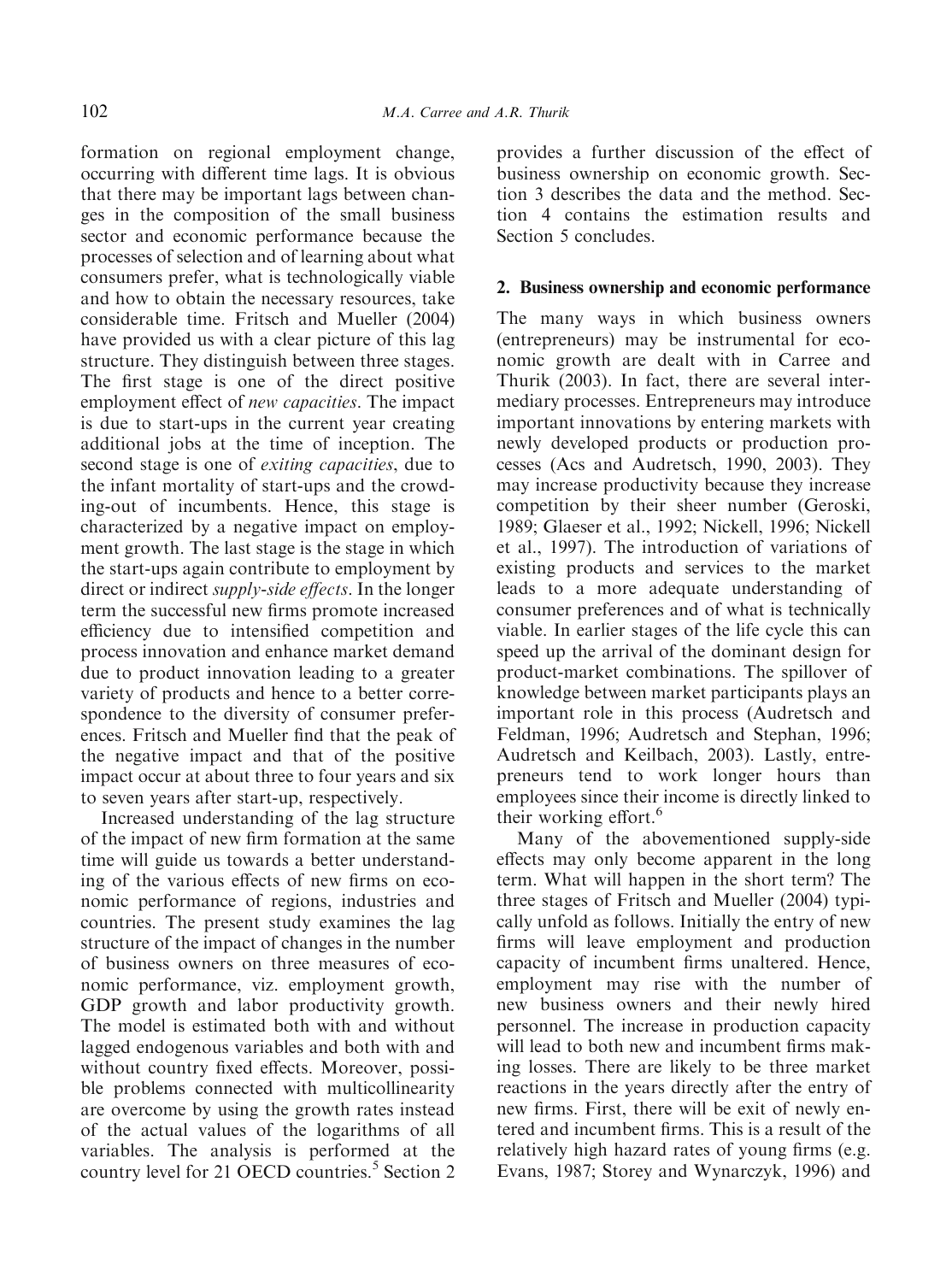of displacement effects (e.g. de Backer and Sleuwaegen, 2003 and Lay, 2003). This will eliminate part of the initial employment gains. Second, the surviving young firms and incumbents will pursue product and process innovation to improve upon their market position. The results of these investments will emerge in the third stage. Third, incumbent firms will seek to cut costs by lowering employment. Total employment may or may not decrease as a result of labor saving.<sup>7</sup> In the third stage the economy turns out to be more competitive due to improved production processes and improved products resulting from the selection and innovation that took place in the second stage. $8$  In this stage the surviving entrants may contribute considerably to the economy ('gazelles') and also the surviving incumbents will be more competitive than beforehand.

Fritsch and Mueller (2004) investigated the lag structure at the regional level for West German districts. Our present study analyses whether a similar lag structure can be found at the country level. The only variable available to measure entrepreneurship at the country level for a long time period is the number of businesses or the number of business owners. Alternatives like the GEM Total Entrepreneurial Activity rate measuring the relative amount of nascent entrepreneurs and business owners of young firms (see van Stel et al., 2005) and entry and exit rates (see Bartelsman et al., 2003) do not have the required length of time series. Hence, it is also not possible to investigate the effects of turbulence (entry plus exit) on economic performance at the country level.<sup>9</sup> Papers that have used the business ownership rate as an indicator of entrepreneurship include Carree et al. (2002) and Audretsch et al. (2005).

A related measure to the business ownership rate is the share of small businesses. Carree and Thurik (1999) indicate that the presence of small businesses in manufacturing industries benefits growth for the richest among EU-countries, but not for EU-countries with somewhat lower GDP per capita, like Portugal and Spain. Van Stel et al. (2005) provide additional evidence that small and young businesses are more important in later stages of economic development. This is in line with the regime shift from a model of the

'managed economy' towards that of the 'entrepreneurial economy' introduced by Audretsch and Thurik (2001). Under the model of the 'entrepreneurial economy' the more traditional production factors such as land, labor and capital are not just supplemented by the production factor of knowledge but also by a very different, but complementary factor: entrepreneurship capital, or the capacity to engage in and generate entrepreneurial activity. Beck et al. (2005) find for a data set of 45 countries a strong positive association between the presence of SMEs and GDP per capita growth, although the direction of causality remains unclear. Robbins et al. (2000) find that U.S. states with a higher proportion of small business employment experienced a higher level of productivity and Gross State Product growth.

These country studies suffer from two major shortcomings. First, the lag-structure of the effect of new business formation as found by Fritsch and Mueller (2004) and van Stel and Storey (2004) is not taken into account. Both studies indicate that any additional effect of new firm formation on regional employment fades out after ten years. Second, there is the paradox of the assumed low productivity of small businesses - often operating below the minimum efficient scale – and their alleged positive contribution to economic growth. The present analysis attempts to address these two shortcomings. It is important not only to consider the contribution of small businesses to employment growth, but also to changes in average labor productivity. The data come from the COM-PENDIA dataset (van Stel, 2005).<sup>10</sup> Economic performance is measured in employment, GDP and labor productivity growth so that the paradox of low productivity and contribution to economic growth can be given attention.

# 3. Method

We introduce a simple model in line with some earlier work about the influence of entrepreneurship measures on economic development like van Stel et al. (2005) and Audretsch et al. (2005). The model relates the (logarithmic) change of employment, GDP or labor productivity to the (logarithmic) change of the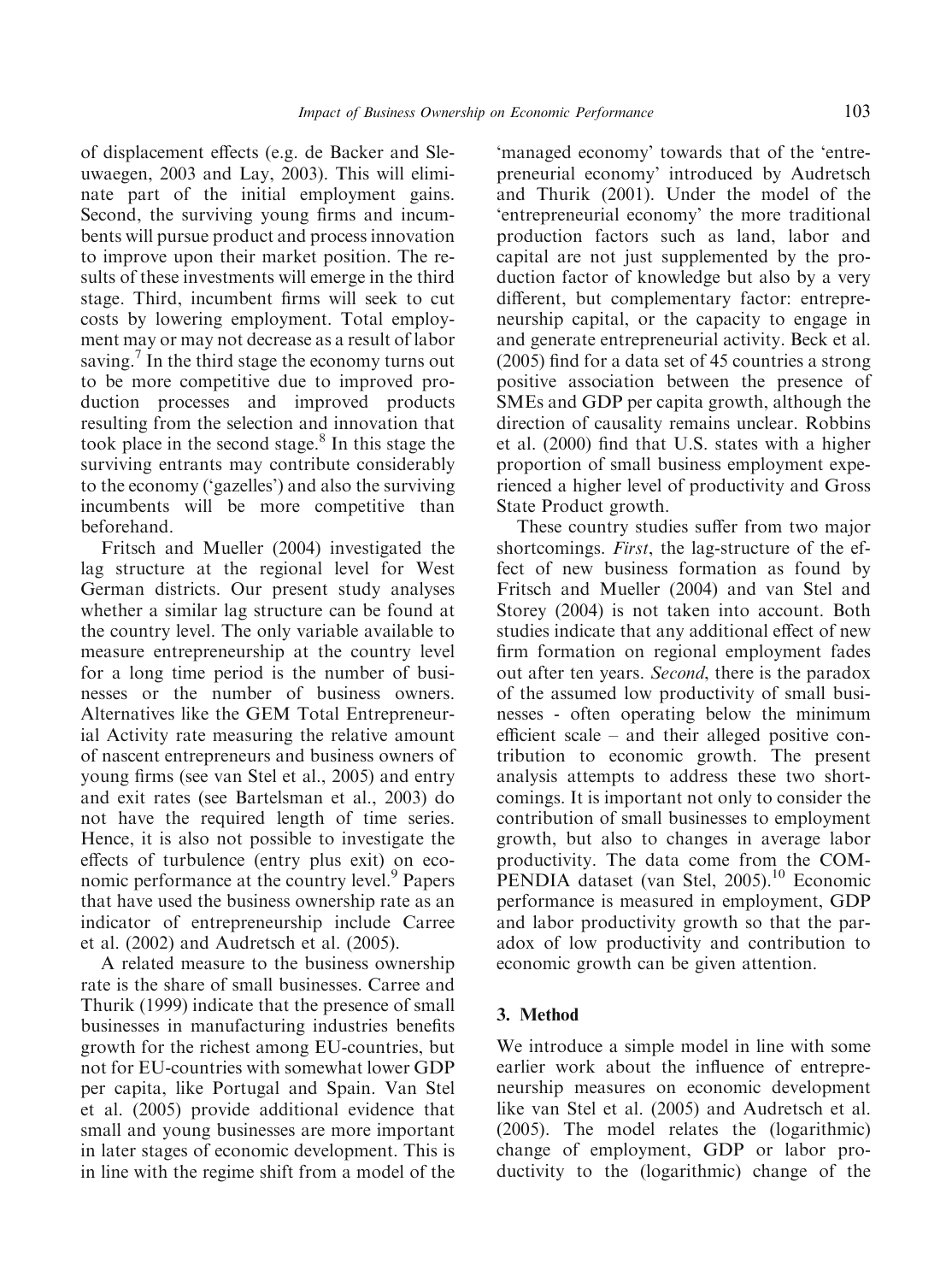number of business owners. We use different lag structures with the number of lags for the change in the endogenous variable and for business ownership assumed to be equal (to L). Denoting by Y the logarithm of employment or GDP or labor productivity and that of business owners by BO, the model reads as

$$
Y_{it} - Y_{i,t-2} = c + \sum_{k=0}^{L} \alpha_k (\text{BO}_{i,t-2k} - \text{BO}_{i,t-2(k+1)})
$$
  
+ 
$$
\sum_{k=1}^{L} \beta_k (Y_{i,t-2k} - Y_{i,t-2(k+1)}) + \varepsilon_{it}
$$
  
(1)

Note that we allow the impact of changes in business ownership to have an immediate effect. The value of  $\alpha_0$  can be used to determine the direct effect of new capacities. However, we will also present results where this immediate impact is left out of the model. The lagged change in growth of the economic performance measure is incorporated in the model to attempt to correct for reversed causality in a Granger fashion.<sup>11</sup> Since model  $(1)$ only contains growth rates, multicollinearity problems are not to be expected. The fact that we work with two-year periods is a consequence of using the harmonized COMPEN-DIA dataset (van Stel, 2005). However, such periods are adequate for identifying the lag structure as brought forward by Fritsch and Mueller. The framework obviously differs from theirs since we consider the impact of the net relative change in the number of self-employed instead of a gross entry measure.

Equation (1) does not directly consider unobserved heterogeneity across countries. Although our model is in first differences, there may be unobserved fixed country-specific effects. Incorporating such effects into equation (1) would result in a dynamic panel data model with L lagged endogenous variables, introducing important complications for estimation (see e.g. Hsiao, 2003, chapter 4), especially given the relatively limited sample size. However, we may incorporate fixed effects  $(y_i)$  in stead of the lagged endogenous variables to evaluate potential problems of unobserved heterogeneity:

$$
Y_{it} - Y_{i,t-2} = \gamma_i + \sum_{k=0}^{L} \alpha_k (BO_{i,t-2k} - BO_{i,t-2(k+1)}) + \varepsilon_{it}
$$

The COMPENDIA (COMParative Entrepreneurship Data for International Analysis) data set contains two-yearly data for OECD countries for the period 1972–2002. We exclude two small countries, Iceland and Luxembourg. We do so because of the specialized nature of their economies (fishery for Iceland and banking for Luxembourg) and because they would contribute disproportionally in our unweighted setup. Changes in the number of business owners, as well as GDP growth, employment growth and labor productivity growth are calculated as percentage change from year to year, starting in 1974. This calculation is made for all (even) years, through 2002, which leaves us with 15 years of observation. Labor productivity at the country level is in the current paper defined as GDP divided by employment. Percentage changes for these variables for the entire thirty year period are given in Table I for 21 OECD countries. The average business ownership rate (as a percentage of labor force) in OECD countries has increased slowly over the thirtyyear period, from 9.9% in 1972 to 11.0% in 2002. However, this average masks a substantial variety in the development of the business ownership rate across countries. The three countries with the strongest increase in this percentage were Canada (from 7.9% in 1972 to 12.2% in 2002), Italy (from 14.3% to 18.3%) and Australia (from 12.6% to 16.4%). The three countries with the strongest decrease were Japan (from 12.5% to 9.2%), France (from 11.3% to 8.1%) and Norway (from 9.7% to 6.5%).

The correlations of the exogenous variables, being (logarithmic) changes of business ownership, are relatively low, as can be seen from Table II. Hence, there are no concerns of multicollinearity. The correlation of the (logarithmic) change of employment,  $E_{it}-E_{i,t-2}$ , is highest with the current change of business ownership,  $BO_{it} - BO_{i,t-2}$ , directly followed by that of the change a decade beforehand,  $BO_{i,t-10} - BO_{i,t-12}$ . There is one negative corre-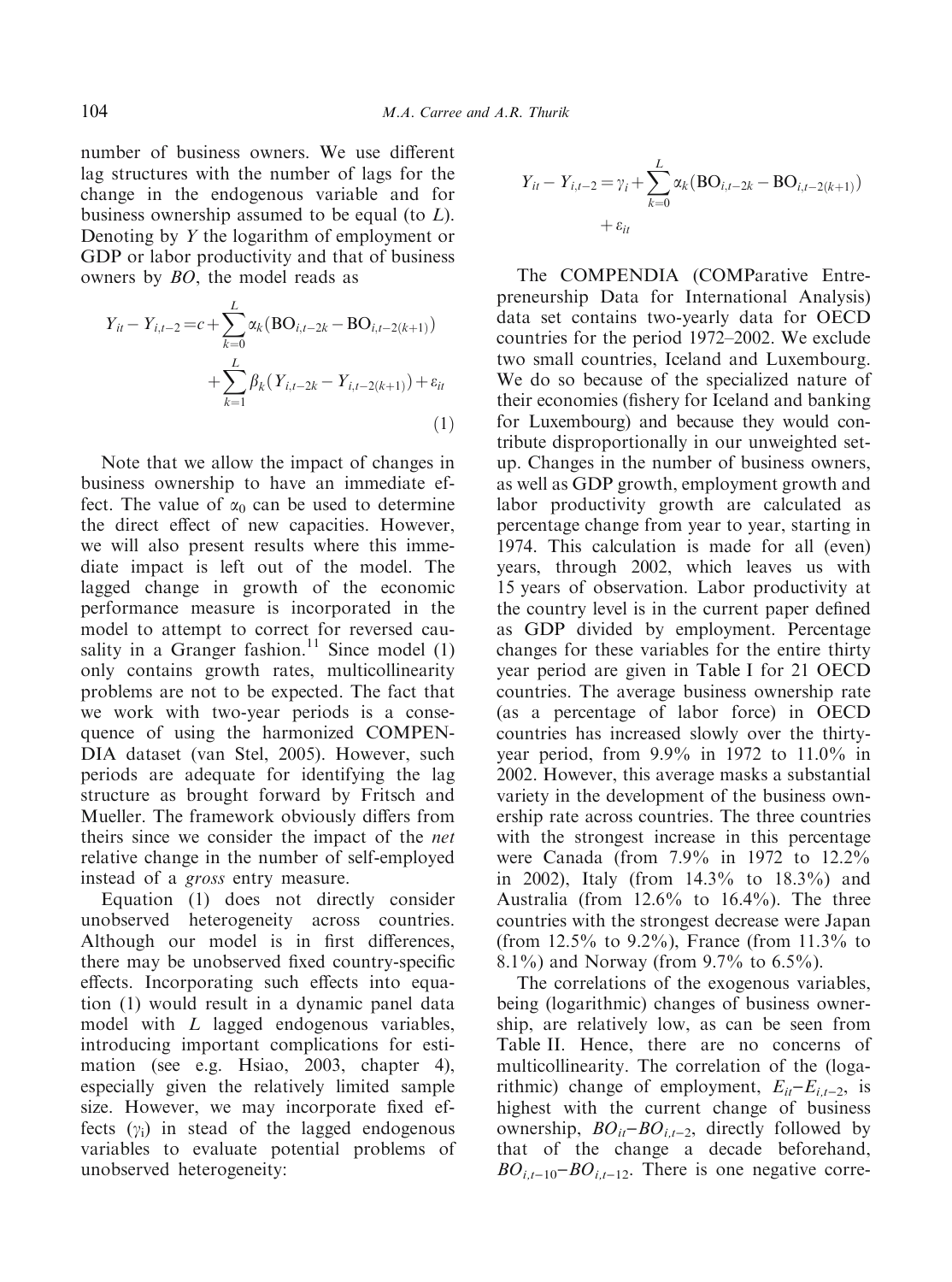TABLE I Average two-year percentage growth rates in the number of business owners (BO), GDP, employment (EMP) and labor productivity (LP), 1972–2002

|                 | ΔВО    | $\triangle GDP$ | $\triangle EMP$ | $\Delta LP$ |
|-----------------|--------|-----------------|-----------------|-------------|
| France          | $-0.7$ | 4.7             | 0.9             | 3.6         |
| Norway          | $-0.2$ | 6.6             | 2.3             | 4.3         |
| Japan           | $-0.2$ | 5.7             | 1.3             | 4.2         |
| Denmark         | $-0.1$ | 4.3             | 0.9             | 3.3         |
| Austria         | 1.2    | 4.8             | 1.7             | 3.0         |
| Sweden          | 1.3    | 3.7             | 0.5             | 3.2         |
| Belgium         | 1.7    | 4.5             | 0.7             | 3.7         |
| Germany         | 1.9    | 4.1             | 0.5             | 3.6         |
| Switzerland     | 2.1    | 2.5             | 0.7             | 1.8         |
| Finland         | 2.6    | 5.6             | 0.7             | 4.6         |
| Spain           | 2.9    | 5.6             | 1.7             | 4.0         |
| The Netherlands | 2.9    | 4.9             | 2.3             | 2.5         |
| Italy           | 3.2    | 4.9             | 1.1             | 3.7         |
| United Kingdom  | 3.3    | 4.3             | 1.3             | 3.1         |
| Greece          | 3.4    | 5.3             | 1.6             | 3.7         |
| Portugal        | 4.1    | 5.9             | 2.5             | 3.3         |
| New Zealand     | 4.7    | 4.5             | 2.7             | 2.0         |
| USA             | 4.7    | 5.5             | 3.3             | 2.1         |
| Australia       | 5.5    | 6.6             | 3.4             | 3.1         |
| Ireland         | 6.1    | 11.3            | 3.6             | 7.3         |
| Canada          | 7.5    | 6.3             | 4.1             | 2.3         |
| Average         | 2.8    | 5.3             | 1.8             | 3.4         |

Source: COMPENDIA 2002.1.

lation for the employment change, i.e. with  $BO_{i,t-4} - BO_{i,t-6}.$ 

# 4. Empirical results

The estimation results of models (1) and (2) explaining employment growth can be found in Table III. We first concentrate on the employment growth results since they were also the focus of the Fritsch and Mueller (2004) article. In the first four columns of Table III –  $(1a)$ through  $(2b)$  – results are shown for L equal to seven. This implies that an impact after 14 years is allowed for. The results indicate that after ten years there is no significant impact anymore. Therefore, we present the results for  $L$  equal to five in the last four columns of Table III –  $(1c)$ through (2d). The results are presented both with and without direct effects – columns (1a),  $(2a)$ ,  $(1c)$  and  $(2c)$  versus columns  $(1b)$ ,  $(2b)$ ,  $(1d)$ and  $(2d)$  – and for model  $(1)$  with lagged endogenous variables and model (2) with fixed effects – columns (1a) through (1d) versus columns (2a) through (2d). We have added the results when excluding the immediate impact of change of business ownership,  $\alpha_0 = 0$ , since the direction of causality may be unclear. See columns (1b), (2b), (1d) and (2d).

The results provide clear confirmation of those found by Fritsch and Mueller (2004) for West Germany. However, where Fritsch and Mueller use (gross) measures of new firm formation the present paper uses (net) changes in the number of new businesses, where Fritsch and Mueller use regional data the present paper uses country data and where Fritsch and Mueller use only employment data the present paper reports on other performance measures as well. The former difference in particular leads to slight differences in interpretation of the results. For interpreting the direct employment effect, it should be noted that business owners are also considered as (self-)employed. An increase of

| <b>TABLE II</b>                                                                                     |
|-----------------------------------------------------------------------------------------------------|
| Correlation matrix of two-year growth rates of the number business owners (BO) and employment (EMP) |

| Variable                | $\Delta EMP$ | $\Delta BO_r$ | $\Delta BO_{t-2}$ | $\Delta BO_{t-4}$ | $\Delta BO_{t-6}$ | $\Delta BO_{t-8}$ | $\Delta BO_{t-10}$ | $\Delta BO_{t-12}$ | $\Delta BO_{t-14}$ |
|-------------------------|--------------|---------------|-------------------|-------------------|-------------------|-------------------|--------------------|--------------------|--------------------|
| $EMPt-EMPt-2$           |              |               |                   |                   |                   |                   |                    |                    |                    |
| $BOr-BOr-2$             | 0.32         |               |                   |                   |                   |                   |                    |                    |                    |
| $BO_{t-2} - BO_{t-4}$   | 0.12         | 0.24          |                   |                   |                   |                   |                    |                    |                    |
| $BO_{t-4} - BO_{t-6}$   | $-0.07$      | 0.13          | 0.23              |                   |                   |                   |                    |                    |                    |
| $BO_{t-6} - BO_{t-8}$   | 0.05         | 0.04          | 0.15              | 0.26              |                   |                   |                    |                    |                    |
| $BO_{t-8} - BO_{t-10}$  | 0.15         | 0.07          | 0.08              | 0.17              | 0.24              |                   |                    |                    |                    |
| $BO_{t-10} - BO_{t-12}$ | 0.28         | 0.17          | 0.10              | 0.07              | 0.11              | 0.26              |                    |                    |                    |
| $BO_{t-12} - BO_{t-14}$ | 0.14         | 0.04          | 0.16              | 0.06              | 0.10              | 0.15              | 0.31               |                    |                    |
| $BO_{t-14} - BO_{t-16}$ | 0.02         | 0.04          | 0.06              | 0.19              | 0.12              | 0.14              | 0.19               | 0.43               |                    |

Source: COMPENDIA 2002.1.

*Note*:  $\Delta EMP_t = EMP_t - EMP_{t-2}$ , etc.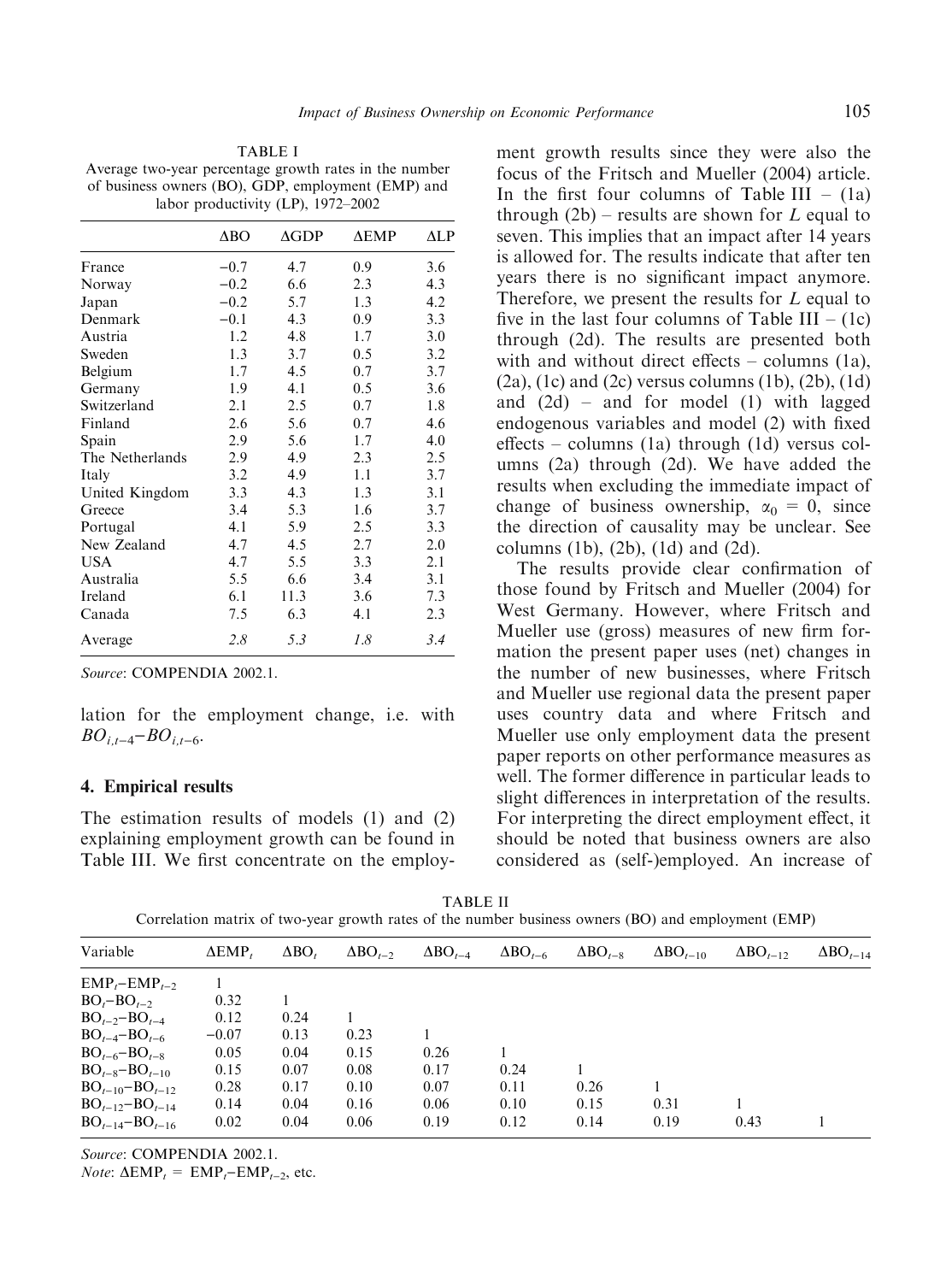| Parameter (1a) |                                                                                                                                                                                                                                                                                            | $\widehat{C}$ a)                                                                                                                                                                                                                                                                                                 | $\left( \frac{1}{10} \right)$                                     | (2b)                               | $\overline{c}$                     | (2c)                                                 | $\widehat{\mathcal{L}}$            | $\widehat{\mathbb{C}}$                                |
|----------------|--------------------------------------------------------------------------------------------------------------------------------------------------------------------------------------------------------------------------------------------------------------------------------------------|------------------------------------------------------------------------------------------------------------------------------------------------------------------------------------------------------------------------------------------------------------------------------------------------------------------|-------------------------------------------------------------------|------------------------------------|------------------------------------|------------------------------------------------------|------------------------------------|-------------------------------------------------------|
|                | $0.006*(0.004)$                                                                                                                                                                                                                                                                            |                                                                                                                                                                                                                                                                                                                  | $0.009*(0.004)$                                                   |                                    | $0.007*$ (0.003)                   |                                                      | $0.009*(0.003)$                    |                                                       |
|                |                                                                                                                                                                                                                                                                                            | (0.049)                                                                                                                                                                                                                                                                                                          |                                                                   |                                    | $0.161*(0.038)$                    | $0.115*(0.044)$                                      |                                    |                                                       |
|                |                                                                                                                                                                                                                                                                                            | (0.050)                                                                                                                                                                                                                                                                                                          | (0.009)(0.047)                                                    | $-0.025(0.051)$                    | $-0.032(0.040)$                    | 0.035(0.044)                                         | 0.014(0.040)                       | 0.046(0.044)                                          |
|                |                                                                                                                                                                                                                                                                                            | (0.051)                                                                                                                                                                                                                                                                                                          | $-0.103*(0.047)$                                                  | $0.156*(0.051)$                    | $-0.081*(0.040)$                   |                                                      | $-0.072*(0.041)$                   |                                                       |
|                |                                                                                                                                                                                                                                                                                            | (6.049)                                                                                                                                                                                                                                                                                                          | $0.080*(0.045)$                                                   |                                    | 0.057(0.040)                       |                                                      |                                    |                                                       |
|                |                                                                                                                                                                                                                                                                                            | (0.050)                                                                                                                                                                                                                                                                                                          | 0.072 (0.046)                                                     | $-0.042(0.049)$<br>$-0.012(0.050)$ | 0.038(0.041)                       | $-0.098*(0.044)$<br>$-0.001(0.043)$<br>0.035 (0.044) | $0.046(0.041)$<br>$0.044(0.043)$   | $-0.104*(0.044)$<br>$-0.015(0.043)$<br>$0.027(0.045)$ |
|                | $\begin{array}{l} 0.171* (0.041) \\ -0.058 (0.046) \\ -0.10* (0.043) \\ 0.090* (0.044) \\ 0.065 (0.044) \\ 0.065 (0.044) \\ 0.068 (0.044) \\ 0.088 (0.045) \\ 0.008 (0.045) \\ 0.008 (0.045) \\ 0.008 (0.045) \\ -0.075 (0.077) \\ -0.075 (0.077) \\ -0.074 * (0.080) \\ -0.204 * (0.087)$ | (0.048)<br>$\begin{array}{l} 0.109* \\ 0.024 \ 0 \\ 0.024 \ 0 \\ 0.022 \ 0 \\ 0.005 \ 0 \\ 0.000 \ 0 \\ 0.000 \ 0 \\ 0.000 \ 0 \\ 0.000 \ 0 \\ 0.000 \ 0 \\ 0.000 \ 0 \\ 0.000 \ 0 \\ 0.000 \ 0 \\ 0.000 \ 0 \\ 0.000 \ 0 \\ 0.000 \ 0 \\ 0.000 \ 0 \\ 0.000 \ 0 \\ 0.000 \ 0 \\ 0.000 \ 0 \\ 0.000 \ 0 \\ 0.00$ |                                                                   | $0.094*(0.049)$                    | 0.063 (0.039)                      | $0.114*(0.043)$                                      | $0.076*(0.041)$                    | $0.121*(0.044)$                                       |
|                |                                                                                                                                                                                                                                                                                            | (0.050)                                                                                                                                                                                                                                                                                                          | $\begin{array}{c} 0.074 \ (0.046) \\ 0.011 \ (0.048) \end{array}$ | 0.018(0.051)                       |                                    |                                                      |                                    |                                                       |
|                |                                                                                                                                                                                                                                                                                            | (0.054)                                                                                                                                                                                                                                                                                                          | 0.015(0.048)                                                      | 0.085(0.055)                       |                                    |                                                      |                                    |                                                       |
|                |                                                                                                                                                                                                                                                                                            |                                                                                                                                                                                                                                                                                                                  | $0.524*(0.081)$                                                   |                                    | $0.428*(0.065)$                    |                                                      | $0.402*(0.068)$                    |                                                       |
|                |                                                                                                                                                                                                                                                                                            |                                                                                                                                                                                                                                                                                                                  | $-0.155*(0.089)$                                                  |                                    | $-0.158*(0.071)$                   |                                                      | $-0.151*(0.074)$                   |                                                       |
|                |                                                                                                                                                                                                                                                                                            |                                                                                                                                                                                                                                                                                                                  | $-0.052(0.082)$                                                   |                                    |                                    |                                                      |                                    |                                                       |
|                |                                                                                                                                                                                                                                                                                            |                                                                                                                                                                                                                                                                                                                  | $-0.095(0.081)$                                                   |                                    | $-0.056(0.071)$<br>$-0.018(0.069)$ |                                                      | $-0.033(0.074)$<br>$-0.034(0.071)$ |                                                       |
|                |                                                                                                                                                                                                                                                                                            |                                                                                                                                                                                                                                                                                                                  | $0.265*(0.083)$                                                   |                                    | $0.141*(0.067)$                    |                                                      | $0.184*(0.069)$                    |                                                       |
|                |                                                                                                                                                                                                                                                                                            |                                                                                                                                                                                                                                                                                                                  | $-0.287*(0.089)$                                                  |                                    |                                    |                                                      |                                    |                                                       |
|                |                                                                                                                                                                                                                                                                                            |                                                                                                                                                                                                                                                                                                                  | 0.019 (0.086)                                                     |                                    |                                    |                                                      |                                    |                                                       |
|                | 0.373                                                                                                                                                                                                                                                                                      | 0.227                                                                                                                                                                                                                                                                                                            | 0.306                                                             | 0.205                              | 0.298                              | 0.148                                                | 0.237                              | 0.122                                                 |
|                |                                                                                                                                                                                                                                                                                            |                                                                                                                                                                                                                                                                                                                  |                                                                   | 168                                | 210                                | 210                                                  | 210                                | 210                                                   |
| Notes:         |                                                                                                                                                                                                                                                                                            |                                                                                                                                                                                                                                                                                                                  |                                                                   |                                    |                                    |                                                      |                                    |                                                       |

Regression results of equations (1) and (2) explaining employment growth Regression results of equations (1) and (2) explaining employment growth TABLE III TABLE III

An asterisk ( $*$ ) means significant at the 10% significance level. An asterisk (\*) means significant at the 10% significance level.

Standard errors between brackets. Standard errors between brackets.

The regressions in columns (2a), (2b), (2c) and (2d) have 21 country-specific fixed effects included. Their coefficients are not reported.

The parameter  $\alpha_k$  stands for the effect of BO $_{i,t-2k}$ –BO $_{i,t-2(k+1)}$  on (logarithmic) employment change,  $E_{it}-E_{i,t-2k}$ .

The regressions in columns (2a), (2b), (2c) and (2d) have 21 country-specific fixed effects included. Their coefficients are not reported.<br>The parameter  $\alpha_k$  stands for the effect of  $BO_{i,t-2k} - BO_{i,t-2(k+1)}$  on (logarithmic Columns (1a) through (1d) refer to the lagged endogenous variables approach of equation (1) while columns (2a) through (2d) refer to the fixed effects approach of equation (2). equation (2).

# 106 M.A. Carree and A.R. Thurik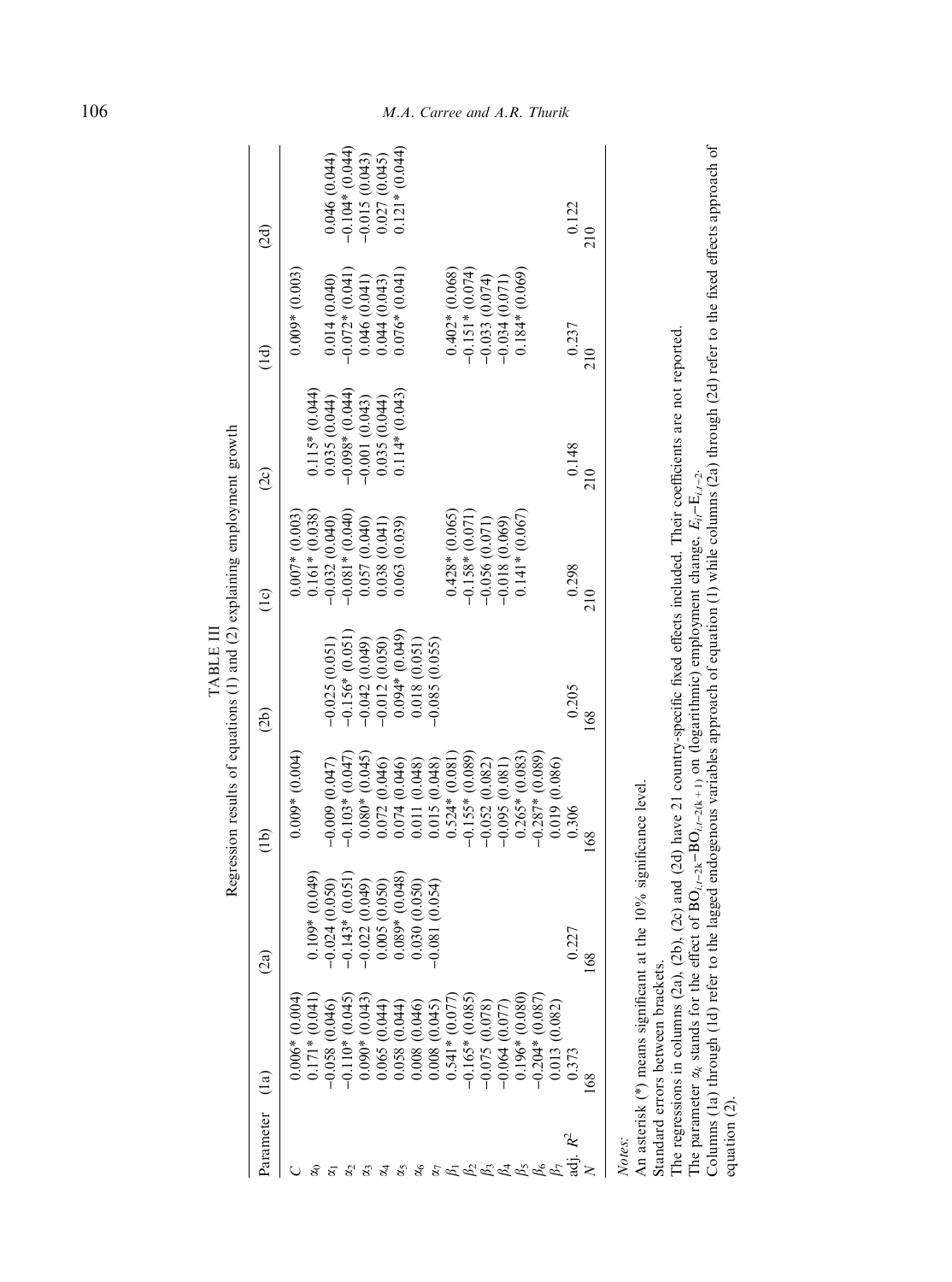1% in the number of business owners in a country therefore directly results in a  $K\%$  increase in total employment when the business owners represent 100K% of employment. However, see van Stel and Storey (2004) where a negative impact is reported for regions where numerous new firms are subsidized. Also in the present paper the effect is unlikely to be negative.

First, the effects appear to die out after ten years. This also confirms results found by Mueller et al. (2007) for U.K. regions. Second, there is a strong direct positive employment effect by creating new capacity.<sup>12</sup> The coefficient of 0.17 indicates that, since the average OECD business ownership rate is about 11%, employment rises not only due to more business owners but also due to new personnel being hired. Third, in the first four years after the change in business ownership there is a negative impact on employment change with a clear peak in the third and fourth year, identical to the years found by Fritsch and Mueller. Apparently, this is a phase of exiting capacities. Fourth, in the six

years thereafter, the impact on employment change reverses and becomes positive. It may take several years before the effects of increased innovation and market selection start to pay off. Models (1) and (2) tend to differ with respect to the period in which the positive effect becomes clearly visible: for model (2) it is later. The adjusted R-squared indicate that the model specification (1) should be preferred to that of model specification (2).

The results for GDP growth and labor productivity growth are presented in Table IV. We only display the results for model (1) since the fit (adjusted R-squared) was superior to that of the fixed effects model (2). Columns (1a) and (1b) refer to GDP growth and columns (1c) and (1d) to labor productivity growth. Results without direct effect ( $\alpha_0 = 0$ ) are not reported. Again for GDP growth there is a strong immediate impact. The second two stages of exiting capacities followed by positive supply-side impacts in the succeeding years can be detected in the results but fail to show significance. Business ownership growth appears to have no negative effects on labor productivity

TABLE IV Regression results using equation (1) for GDP growth (columns 1a and 1b) and labor productivity growth (columns 1c and 1d)

| Parameter                                         | (1a)             | (1b)            | (1c)            | (1d)             |
|---------------------------------------------------|------------------|-----------------|-----------------|------------------|
| $\mathcal{C}_{\mathcal{C}}$                       | 0.001(0.009)     | $0.014*(0.007)$ | 0.007(0.006)    | $0.011*(0.005)$  |
| $\alpha_0$                                        | $0.162*(0.052)$  | $0.193*(0.046)$ | 0.031(0.039)    | $0.065*$ (0.037) |
| $\alpha_1$                                        | $-0.057(0.056)$  | $-0.065(0.048)$ | $-0.022(0.041)$ | $-0.036(0.038)$  |
| $\alpha_{2}$                                      | $-0.020(0.056)$  | $-0.022(0.048)$ | 0.068(0.042)    | 0.059(0.038)     |
| $\alpha_3$                                        | 0.049(0.053)     | 0.039(0.048)    | $-0.013(0.040)$ | $-0.001(0.037)$  |
| $\alpha_4$                                        | 0.041(0.055)     | 0.005(0.050)    | $-0.023(0.041)$ | $-0.019(0.038)$  |
| $\alpha_{5}$                                      | 0.073(0.054)     | 0.042(0.047)    | 0.031(0.040)    | 0.009(0.036)     |
| $\alpha_6$                                        | $-0.092(0.056)$  |                 | $-0.064(0.042)$ |                  |
| $\alpha_{7}$                                      | $-0.015(0.055)$  |                 | 0.019(0.041)    |                  |
|                                                   | $0.569*(0.080)$  | $0.441*(0.065)$ | $0.151*(0.082)$ | 0.067(0.065)     |
| $\begin{array}{c} \beta_1 \\ \beta_2 \end{array}$ | $-0.151*(0.089)$ | $-0.105(0.070)$ | 0.040(0.078)    | 0.039(0.064)     |
|                                                   | 0.056(90.080)    | 0.016(0.069)    | $0.131*(0.069)$ | $0.116*(0.062)$  |
| $\beta_3$<br>$\beta_4$                            | 0.025(0.080)     | 0.076(0.068)    | 0.032(0.068)    | 0.055(0.061)     |
| $\beta_5$                                         | $0.329*(0.080)$  | $0.225*(0.064)$ | $0.284*(0.069)$ | $0.277*(0.061)$  |
| $\beta_6$                                         | $-0.031(0.085)$  |                 | 0.071(0.069)    |                  |
| $\beta_7$                                         | 0.106(0.076)     |                 | 0.015(0.068)    |                  |
| adj. $R^2$                                        | 0.393            | 0.310           | 0.135           | 0.107            |
| N                                                 | 168              | 210             | 168             | 210              |

Notes:

An asterisk (\*) means significant at the 10% significance level.

Standard errors between brackets.

The parameter  $\alpha_k$  stands for the effect of BO<sub>i,t-2k</sub>–BO<sub>i,t-2k</sub>+1) on Y<sub>it</sub>-Y<sub>i,t-2</sub>, where Y is the logarithm of GDP in columns (1a) and (1b) and the logarithm of labor productivity (GDP divided by employment) in columns (1c) and (1d).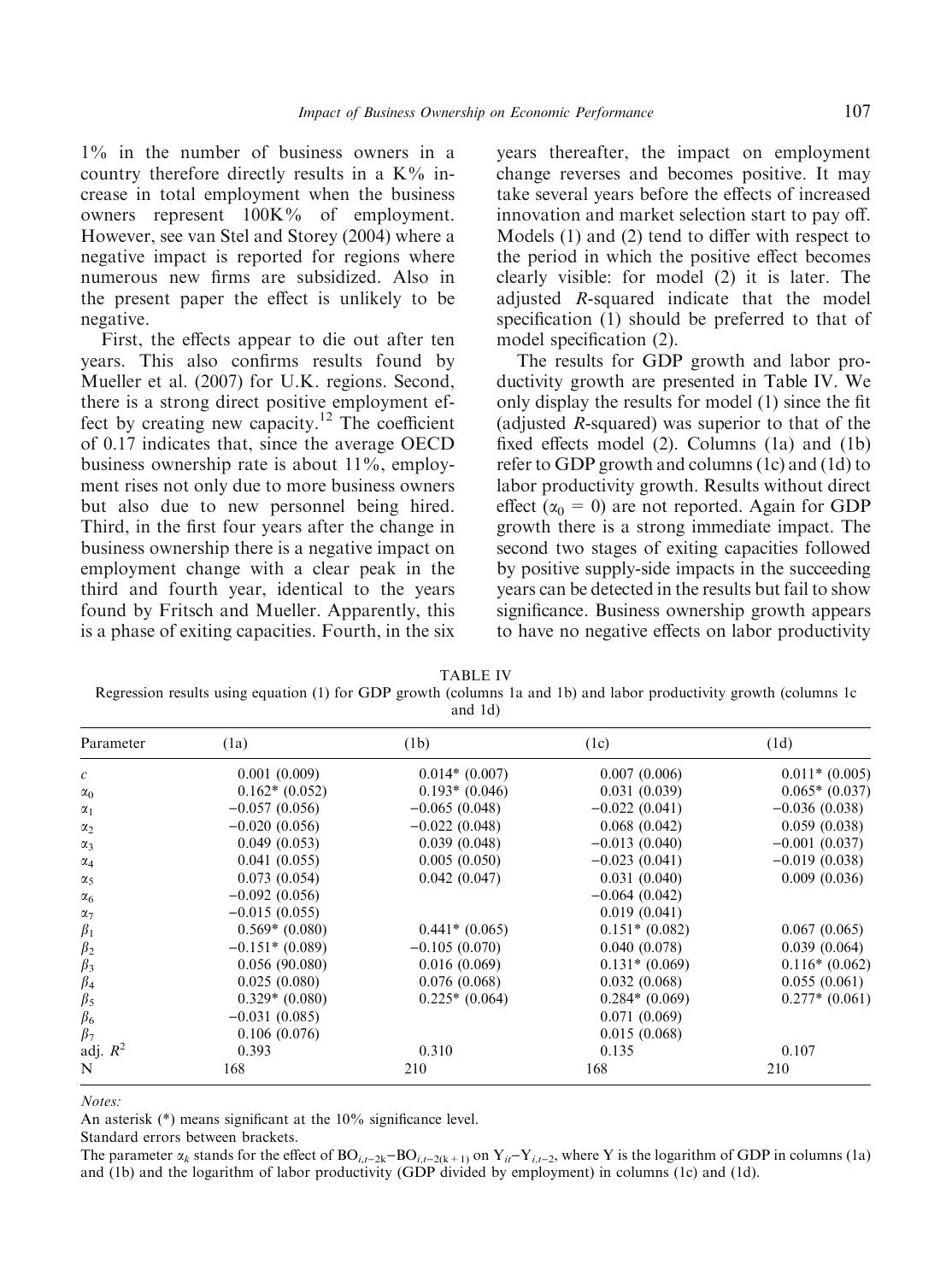growth. Hence, concerns about the entry of new firms leading to an underperformance in terms of productivity appear unwarranted. Apparently, the start-up of new firms<sup>13</sup> leads to an immediate short-term positive effect because of attracting new employees and capital investments. However, after some years a fair share of the new firms exits again, with negative impacts on employment but less so on economic growth. This latter effect may be due to some efficiency gains (the value of  $\alpha_2$  for labor productivity growth is positive although not significant). However, there is a third effect: that of the surviving firms that start to really contribute to economic growth. They may start hiring their first employees or may even be the fastgrowing 'gazelles', responsible for a substantial share of newly created jobs.

# 5. Conclusion

The relation between the number of business owners and economic growth is not straightforward. There is dual causality (Audretsch et al., 2005), measurement problems (Wennekers and Thurik, 1999), sectoral issues and an alleged complex lag structure (Fritsch and Mueller, 2004).

In this paper we have investigated the lag structure of the impact of business ownership on three measures of economic performance using country level data. The well documented long term positive effects of new firm formation (brought about by combinations of understanding technical newness and consumer preferences, of increased competition, of spillovers and learning and of other entrepreneurial forces like the long working hours of business owners) may not arrive immediately and monotonously. The lag structure of the impact of the change in the number of business owners on employment change appears to follow the pattern as described in Fritsch and Mueller (2004) and to consist of three stages (a direct positive one followed by a negative and a positive stage). Where Fritsch and Mueller use measures of new firm formation the present paper uses changes in the number of new businesses. The results are remarkably similar despite this difference in the way the pivotal variable is constructed. An implication might be that the effect of firm exits

– the difference between gross and net entry – on the performance measures is not immediate. The cumulative positive employment effect of the entry of new businesses may take at least five years to emerge. This is an important signal for setting up and interpreting effect studies of policy measures promoting new firm entry and, more importantly, its performance effect on the entire industry, region or country. Eliasson (1995) even claimed that it may take up to two decades to see performance differences between economies with or without new entry.

Our results show that for GDP growth there is a strong immediate impact whereas the succeeding two stages of exiting capacities followed by positive supply-side impacts can be detected indeed but fail to show significance. Our results also show that there is no evidence for a cumulative negative effect on productivity. This negative effect is sometimes brought forward in the face of the low productivity of young, small businesses operating below the minimum efficient scale. They do so expecting to have an option of future scale and productivity growth. Additional research into the distribution of time lags for different countries and in different industries may provide further support for the three-stage model of the impact of new firm formation.

### Acknowledgements

Assistance of André van Stel and Viktor Stunnenberg (Erasmus University Rotterdam and Max Planck Institute, Jena) and comments by Rob van der Horst (EIM Business and Policy Research, Zoetermeer), Michael Fritsch (Technische Universiät Freiberg) and two anonymous referees are gratefully acknowledged. The paper has been written in the framework of the research program SCALES carried out by EIM Business and Policy Research in Zoetermeer and financed by the Dutch Ministry of Economic Affairs.

### **Notes**

<sup>1</sup> See Beck et al. (2005).<br>
2 See the various editions of the *European Observatory* for SMEs, submitted to the Enterprise Directorate of the European Commission. See also European Commission (1999 and 2004).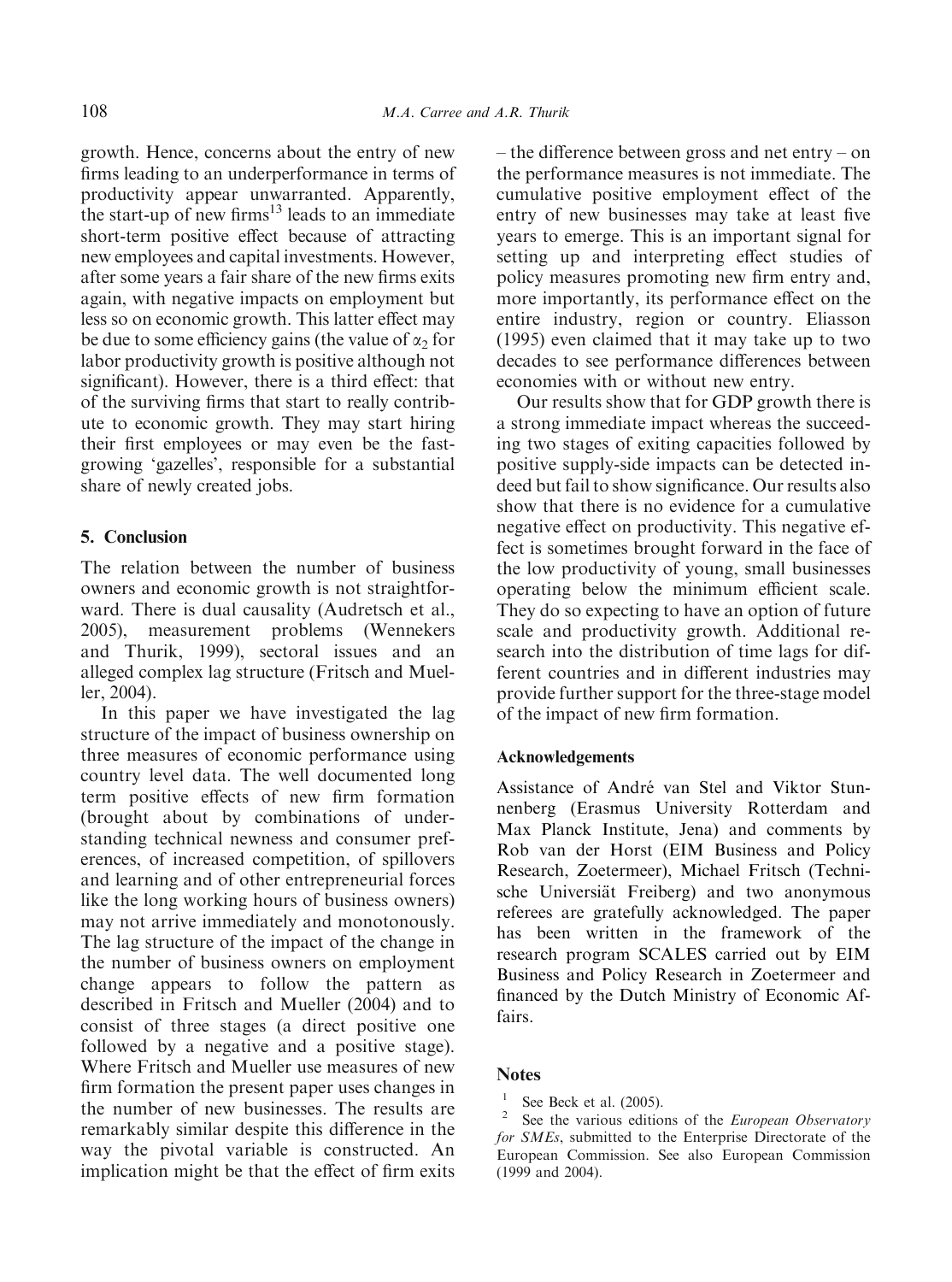<sup>3</sup> Entrepreneurship and small business are related but not synonymous concepts. On the one hand, entrepreneurship is a type of behavior concentrating on opportunities rather than resources (Stevenson and Gumpert, 1991). This behavior may be present in both small and large businesses. On the other hand, the small business sector with its large number of businesses can be a vehicle for both Schumpeterian entrepreneurs introducing new products and processes and for people who simply run and own a business for a living (Kirchhoff, 1994; Wennekers and Thurik, 1999). Where entrepreneurship and small businesses overlap is in the area of small, young and often fast growing businesses.

The European Commission's 2003 Competitiveness Report states (page 10 in the executive summary) that 'The natural limits to long run increases in employment rates together with the increased weight of less skilled/lower productivity workers inherent to increases in the overall employment rate (at least in the short run), bring labor productivity developments to the centre stage of a sustainable long-term improvement in living standards. Despite the modest narrowing of the EU gap in standards of living in the period 2001–2002, the fact remains that sustainable longterm increase in living standards and convergence towards US levels will require a strong improvement in the productivity performance of the EU.'

<sup>5</sup> Other studies use regions within one country as the unit of observation and deal with gross entry measures rather than net entry. See Fritsch (2007).

See Carree and Thurik (2003) and Audretsch and Thurik (2001) for a more elaborate treatment of the intervening variables between entrepreneurship and growth. See also Acs and Audretsch (2003) and Audretsch and Thurik (2003).

A simple model of  $N$  equally sized firms in a perfectly competitive market can be used to illustrate this. Assume a linear total demand function  $Q = A-Bp$ , no fixed costs and unit cost of production equal to wage  $(w)$  times units of labor needed (*l*). Perfect competition implies no profit, or  $p = w l$ . From this total production is directly derived as  $Q = A-wBl$ and total employment as  $Al-wBl^2$ . For values of l higher than  $A/$  $2wB$  total employment will increase when there is labor saving, whereas it will decrease for values of *l* lower than  $A/2wB$ .

Carree (2002) reports empirical evidence for France, Germany, Japan, U.K. and U.S. that manufacturing industries that experienced little downsizing in the 1977– 1990 period showed less subsequent growth when compared internationally.

<sup>9</sup> Reynolds (1999) presents evidence using US Labor Market Area data that turbulence is positively related to economic growth.

All variables are computed for the entire economy with the exception of the business ownership rate which excludes the primary sectors of production.

The Granger (1969) approach to the question of whether x causes  $y$  is to see how much of the current  $y$  can be explained by past values of  $y$  and then to see whether adding lagged values of  $x$  can improve the explanation.  $y$  is said to be Granger-caused by  $x$  if  $x$  helps in the prediction of  $y$ , or equivalently if the coefficients on the lagged  $x$ 's are statistically significant.

<sup>12</sup> The highly significant coefficient for  $\alpha_0$  may indicate that changes in business ownership have a direct positive effect on employment growth. They may also indicate the reverse: that in periods of economic growth more firms are being started up and less exit. Data at the country level are too aggregated to discriminate between these two effects. Probably both views are true to some extent. See also van Stel and Suddle (2007) for an empirical exercise investigating the direction of causality for the immediate effect.

A positive value of  $\Delta BO - being$  a net entry measure as opposed to the gross entry measures of the regional studies – implies that entry is in access of exit.

#### References

- Acs, Z. J. and C. Armington, 2004, 'Employment Growth and Entrepreneurial Activity in Cities', Regional Studies 38, 911– 927
- Acs, Z. J. and D. B. Audretsch, 2003, 'Innovation and Technological Change', in Z. J. Acs and D. B. Audretsch (eds.), Handbook of Entrepreneurship Research, Boston: Kluwer Academic Publishers, 55–79.
- Acs, Z. J. and D. B. Audretsch, 1990, Innovation and Small Firms, Cambridge: MIT Press.
- Audretsch, D. B., M. A. Carree, A. J. van Stel and A. R. Thurik 2005. 'Does Entrepreneurship Reduce Unemployment?', Centre for Economic Policy Research Discussion Paper DP5057, London.
- Audretsch, D. B. and M. P. Feldman, 1996, 'R&D Spill-overs and the Geography of Innovation and Production', American Economic Review 86, 630–640.
- Audretsch, D. B. and M. Fritsch, 1996, 'Creative Destruction: Turbulence and Economic Growth in Germany', in E. Helmstädter and M. Perlman (eds.), Behavioral Norms, Technological Progress and Economic Dynamics: Studies in Schumpeterian Economics, Ann Arbor: University of Michigan Press, 137–150.
- Audretsch, D. B. and M. Fritsch, 2002, 'Growth Regimes over Time and Space', Regional Studies 36, 113–124.
- Audretsch, D. B. and M. Keilbach, 2004, 'Entrepreneurship Capital and Economic Performance', Regional Studies 38, 949–959.
- Audretsch, D. B. and P. E. Stephan, 1996, 'Company-Scientist Locational Links: The Case of Biotechnology', American Economic Review 86, 641–652.
- Audretsch, D. B. and A. R. Thurik, 2003, 'Entrepreneurship, Industry Evolution and Economic Growth', in R. Koppl. (ed.), Austrian Economics and Entrepreneurial Studies: Advances in Austrian Economics, 6, Oxford: Elsevier Science Ltd, 39–56.
- Audretsch, D. B. and A. R. Thurik, 2001, 'What's New about the New Economy? Sources of Growth in the Managed and Entrepreneurial Economies', Industrial and Corporate Change 10, 267–315.
- de Backer, K. and L. Sleuwaegen, 2003, 'Does Foreign Direct Investment Crowd Out Domestic Entrepreneurship?', Review of Industrial Organization 22, 67–84.